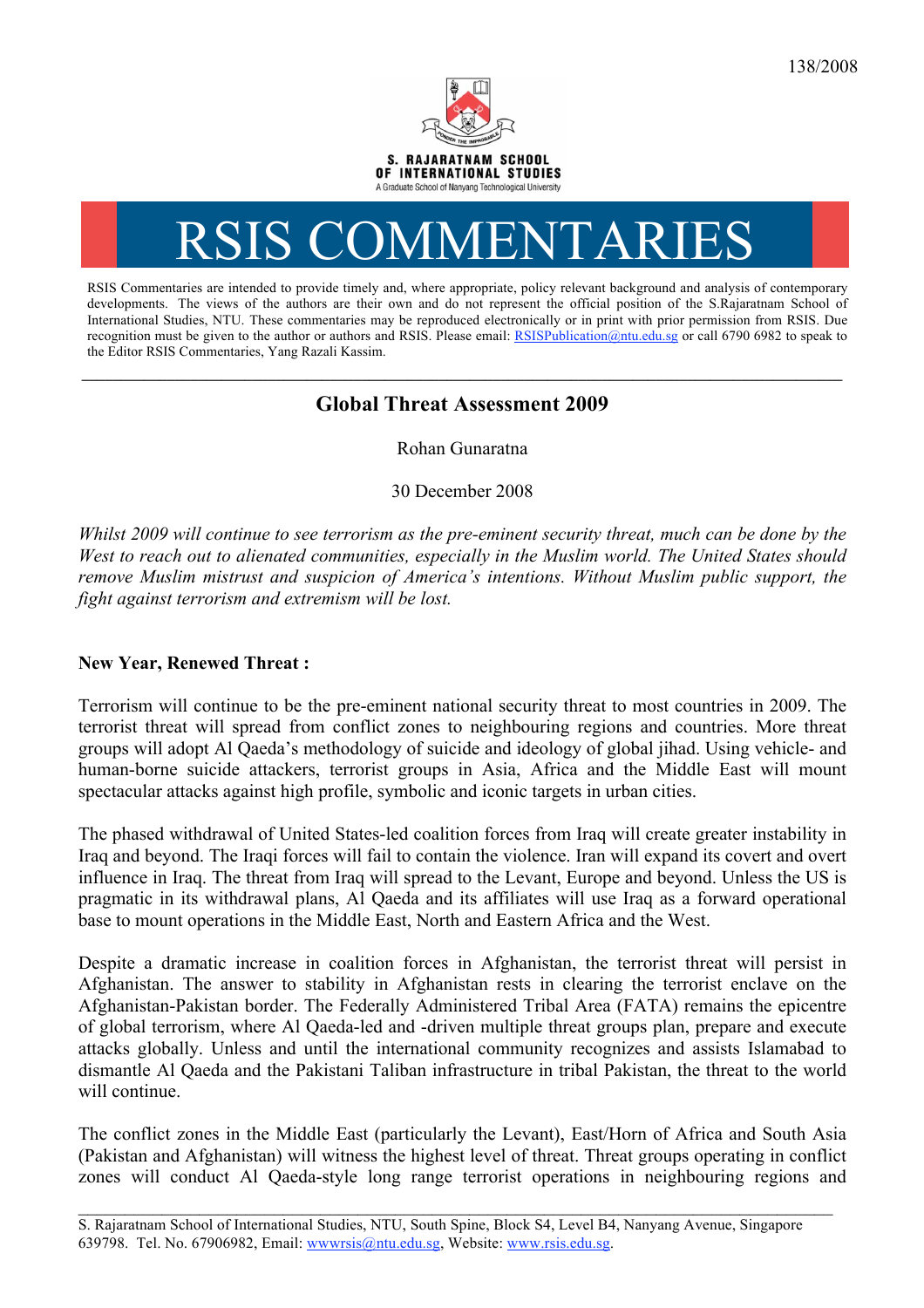countries in the global south. The terrorist threat will be lowest in Northeast Asia (except Xinjiang) followed by Southeast Asia (except Indonesia).

The threat to North America, Europe and Australia will largely stem from politicized and radicalized segments of migrant and diaspora communities. However, by increasing their intelligence penetration of radicalized segments of the Muslim communities, the Western security agencies will manage the threat to their host countries.

## **The Context:**

The US-led coalition intervention in Iraq in March 2003 was a huge waste of resources – both human and material. The American political incompetence distracted and diverted limited specialist military and intelligence resources from Afghanistan and Pakistan to the Middle East. Seven years after 9-11, the core leadership of Al Qaeda that masterminded 9-11 is still free. After Iraq, Al Qaeda propaganda that the US is deliberately killing Muslims and attacking Islam found resonance among Muslims globally, increasing the global threat.

Today, there are more threat groups and greater Muslim participation and support for violence than at 9-11. The US under Obama is likely to invest in strategic counter terrorism – ideological, educational, developmental, media, informatics response – aimed at winning Muslim hearts and minds.

#### **Understanding the Threat:**

Understanding the threat is paramount to tactically and strategically reducing it. The global terrorist threat largely stems from conflict zones such as Iraq, Afghanistan, Pakistan, Somalia, Algeria, India (Kashmir), Russia (Chechnya) and China (Xingjiang) where Muslims are suffering. Both virulent ideologies and operational capabilities in those conflict zones spill over to neighbouring regions and countries. While the bulk of the terrorist attacks will be detected and disrupted in the planning and preparation stages, a few attacks will be successful.

Operating out of FATA, Al Qaeda has transformed from an operational organization to a training and an ideological movement. Using Al Sahab [the Cloud] -- Al Qaeda's multimedia arm -- Dr. Ayman Al Zawahiri, the deputy leader of Al Qaeda, and his son-in-law Abd-al Rahman Al Maghrebi, the head of the information committee, is radicalizing both territorial Muslims in the Global South and migrant/diaspora Muslims in the West. In 2009, Al Qaeda will forge more partnerships with likeminded regional groups. Local groups adopting the name Al Qaeda will become a trend. In 2009, it is very likely that Eastern Turkistan Islamic Movement (Turkistan Islamic Party) and at least another group will adopt the name Al Qaeda.

More terrorist and extremist groups will emulate Al Qaeda's appealing ideology and cost- effective methodology. While Al Qaeda's favoured approach is to mount suicide attacks against high profile, symbolic and strategic targets to inflict mass fatalities and casualties, its ideology calls for attacks against both domestic governments and Western/Israeli targets. As the near simultaneous "no surrender" attacks in Mumbai demonstrated in November 2008, even groups that are not part of the Al Qaeda family, such as Lashkar-e-Taiba, have adopted Al Qaeda-style attacks.

Likewise, a number of threat groups in the Palestinian territories will be inspired by the belief system and methodology of Al Qaeda. Although the bulk of the attacks will be mounted by Palestinian Hamas, Palestinian Islamic Jihad and Al Aqsa Martyr's Brigade, 2009 will witness both the emergence and strengthening of Al Qaeda-inspired groups in the Palestinian territories, especially after the recent Israeli raids on Gaza.

Afghanistan and Iraq will persist as the world's defining conflict zones. Muslim suffering, agony and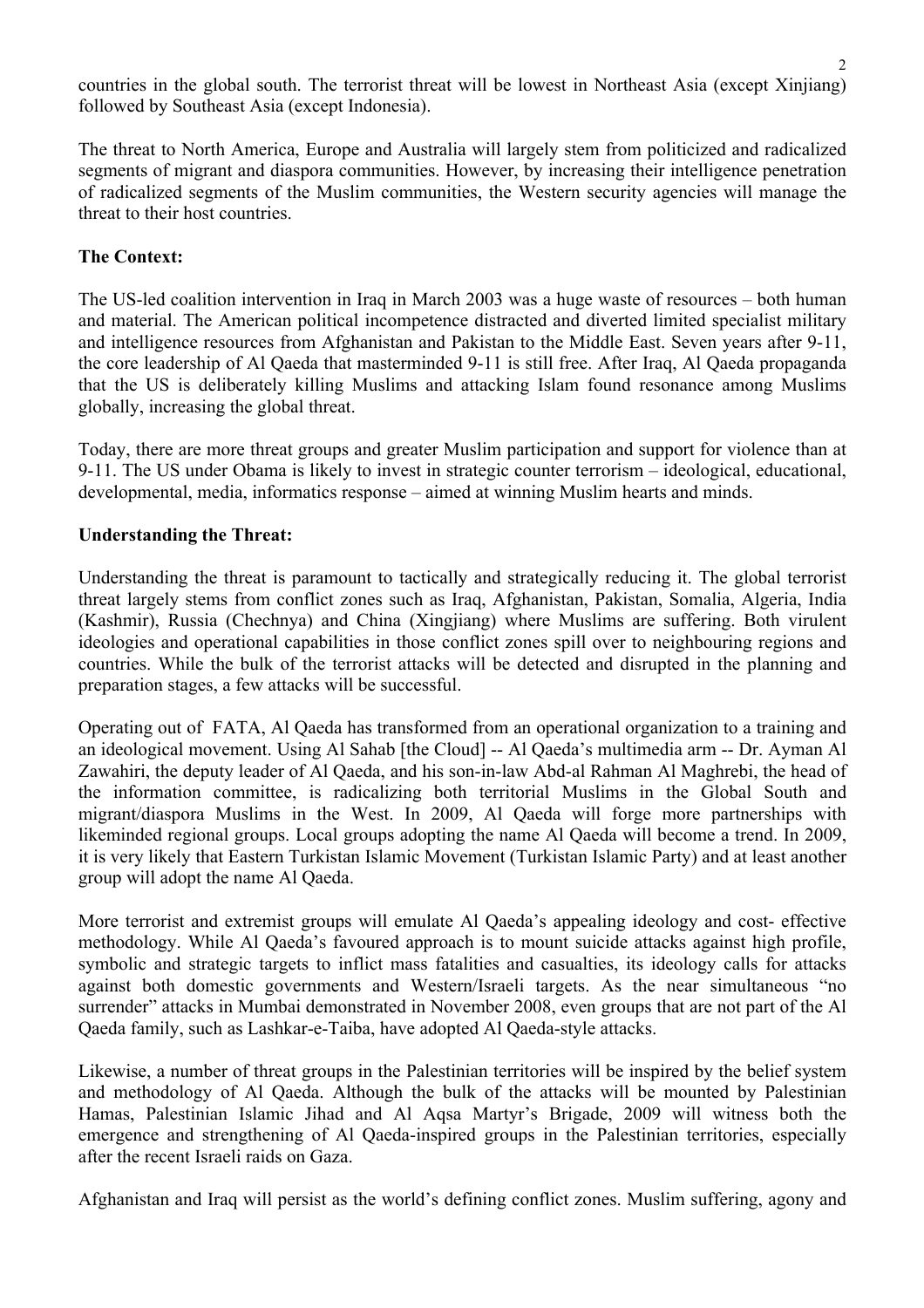resentment in those zones will galvanize Muslims worldwide. Although only a tiny minority of the Muslims support terrorism, the majority of Muslims will be reluctant to support Western presence in Muslim lands, even if it was well-intentioned.

Increasingly the same tactics used in Afghanistan will be replicated in Pakistan and beyond. It is very likely that Pakistan will continue to suffer from attacks of the scale of the Islamabad Marriot bombing in September 2008. Unless the international community assists Pakistan, the instability in Pakistan will grow in 2009.

### **Challenges in 2009:**

The greatest national security challenge for the world in 2009 is to counter political and religious extremism, the precursor of terrorism. Although the operational and intelligence capabilities have been adequately built in the Muslim world, the West now needs to build global capabilities to counter the extremist message. The most important ingredient necessary to win the fight is restoring Muslim goodwill and public support the West has lost. The US especially should remove Muslim mistrust and suspicion of America's intentions to make the world a better place.

The terrorists won sufficient public sympathy and support to sustain a terrorist campaign largely due to misinformed and misguided Western actions, primarily the US invasion of Iraq. The US must convince the Muslim world that America under the Obama presidency will be significantly different. This will be a monumental challenge. In the face of sustained terrorist and extremist propaganda, neutralizing nearly a decade of cumulative resentment and anger in the Muslim and Islamic world will take time and resources.

Even if the new US Administration successfully engages the Muslim world, it will require an unprecedented international effort. Although all the major powers have suffered from terrorism, in the global fight, Russia, China and India will not be international players.

A priority of the international community should be to build the forces and the mechanisms to stabilize conflict zones that produce suffering, virulent ideologies, violence, displacement, refugees and terrorists. From resolving protracted disputes such as Palestine, Kashmir, Mindanao, and other conflict zones where Muslims are suffering, the West-led international community will have to play a sustained role to buy Muslim goodwill.

Instead of promoting democracy, investing in economic development will result in Muslims themselves wanting greater political participation and representation. For the West to play such a role, the US, Europe and Australia will need to invest in initiatives and partnerships to prevent the political and economic marginalization of Muslims both at home and abroad.

There is a mistaken belief among policy and decision-makers in Washington D.C. and London that they must not be seen with the mainstream Muslim leaders with the potential to counter terrorism. The key to winning the fight is to build lasting partnerships between enlightened Western and mainstream Muslim leaders and their institutions to counter extremism. As terrorism is a by-product of extremism, it is paramount to counter the misinterpretation of religious messages to justify acts of violence. Every Islamic and Muslim school can be tapped as a vanguard to build future peace.

While encouraging and supporting the Muslim governmental and non-governmental organizations to proactively and reactively counter extremism, the West will need to be more sensitive to Muslim sensibility. The Danish publication of a caricature of the Prophet, the Dutch release of the controversial *Fitna* movie and the American use of provocative terminologies such as "crusade" and "Islamic terrorism" favoured the terrorists and extremists.